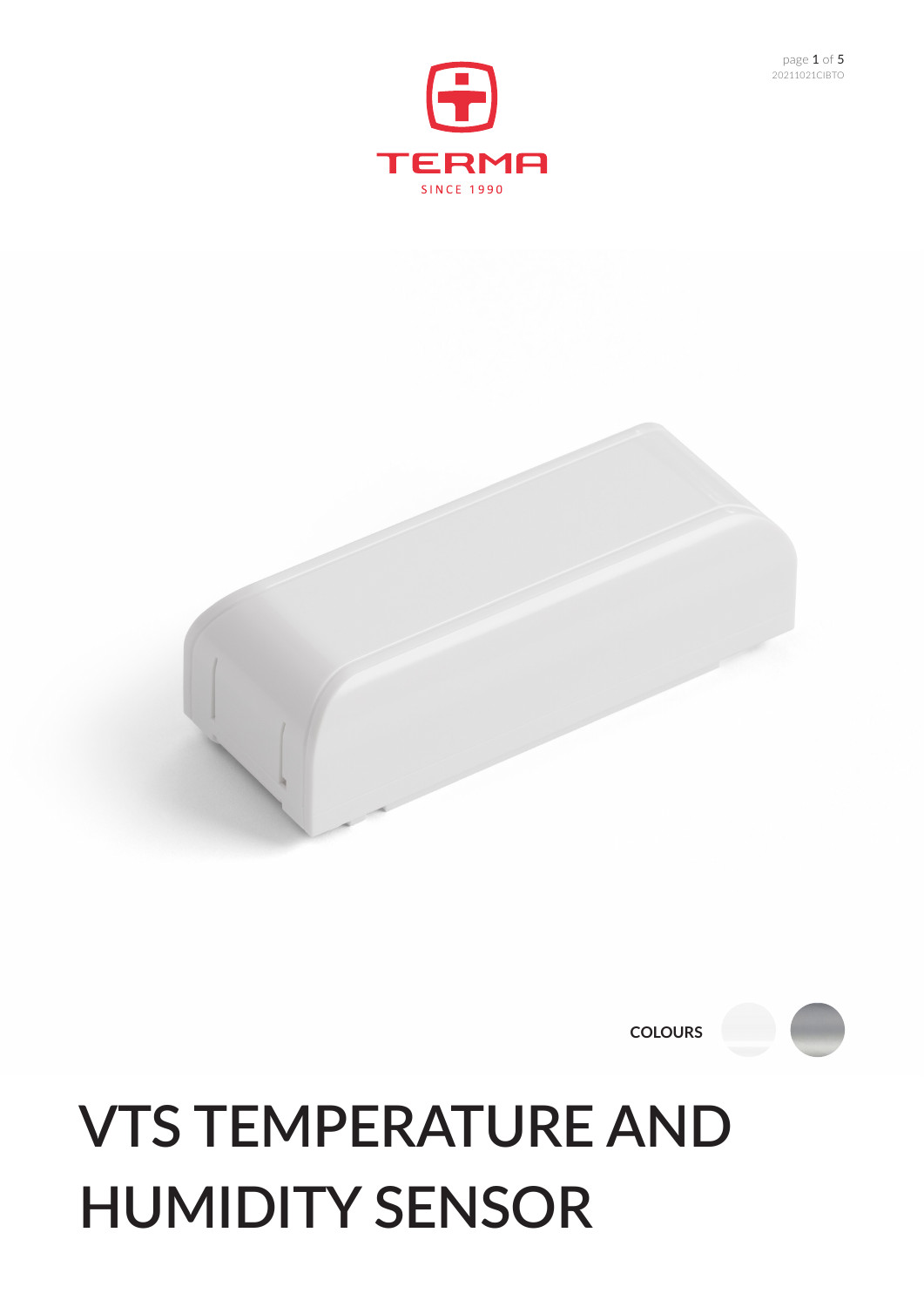

## **THE TERMA SMART WI-FI SYSTEM:**

- an innovative interior heating system with a self-learning control algorithm,
- the possibility of creating an individual configuration based on three types of devices and two types of sensors,
- a set of tools facilitating conscious energy management and savings, such as predefined system operation modes, individual schedules or window opening control,
- active adjustment of operating parameters to weather conditions,
- intelligent reduction of the temperature in an empty house and raising it when residents return home;
- possibility of remote control over the system operation via the Internet,
- *Child lock* function (parental control) for all devices,
- no need to install an expensive module for communication between devices.

#### **www.termaheat.com**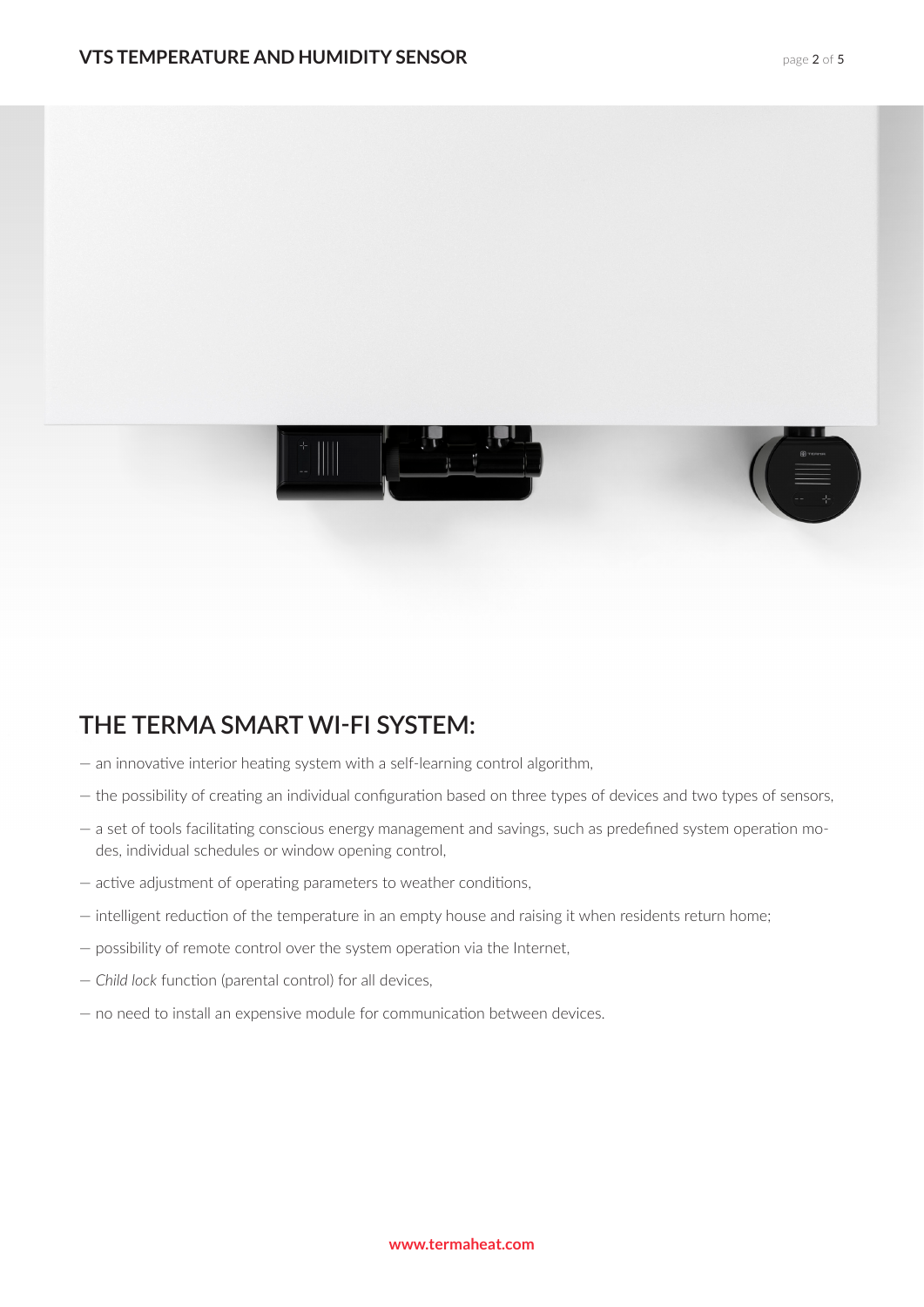#### page 3 of 5

## **FUNCTIONS AND FEATURES**

#### **FUNCTIONALITY**

The sensor continuously monitors the temperature and humidity in the room and sends information to all SMART heating devices assigned to one zone with the sensor. The measurement accuracy of the device is half a degree. The sensor readings are displayed in the application as the temperature and humidity of the entire zone.

#### DESIGN AND CONSTRUCTION

The small housing of the sensor is suspended on the mounting plate, which enables easy removal of the sensor from the wall. The mounting plate can be fastened with screws or double-sided tape. The set includes power batteries (2xAAA).

#### **COLOUR**

The sensor housing is available in white or Silver Matt.

## **DANE TECHNICZNE**

Power supply: battery pack 2x AAA IP code\*: IP20 \* IP code specifies the degree of protection provided by enclosure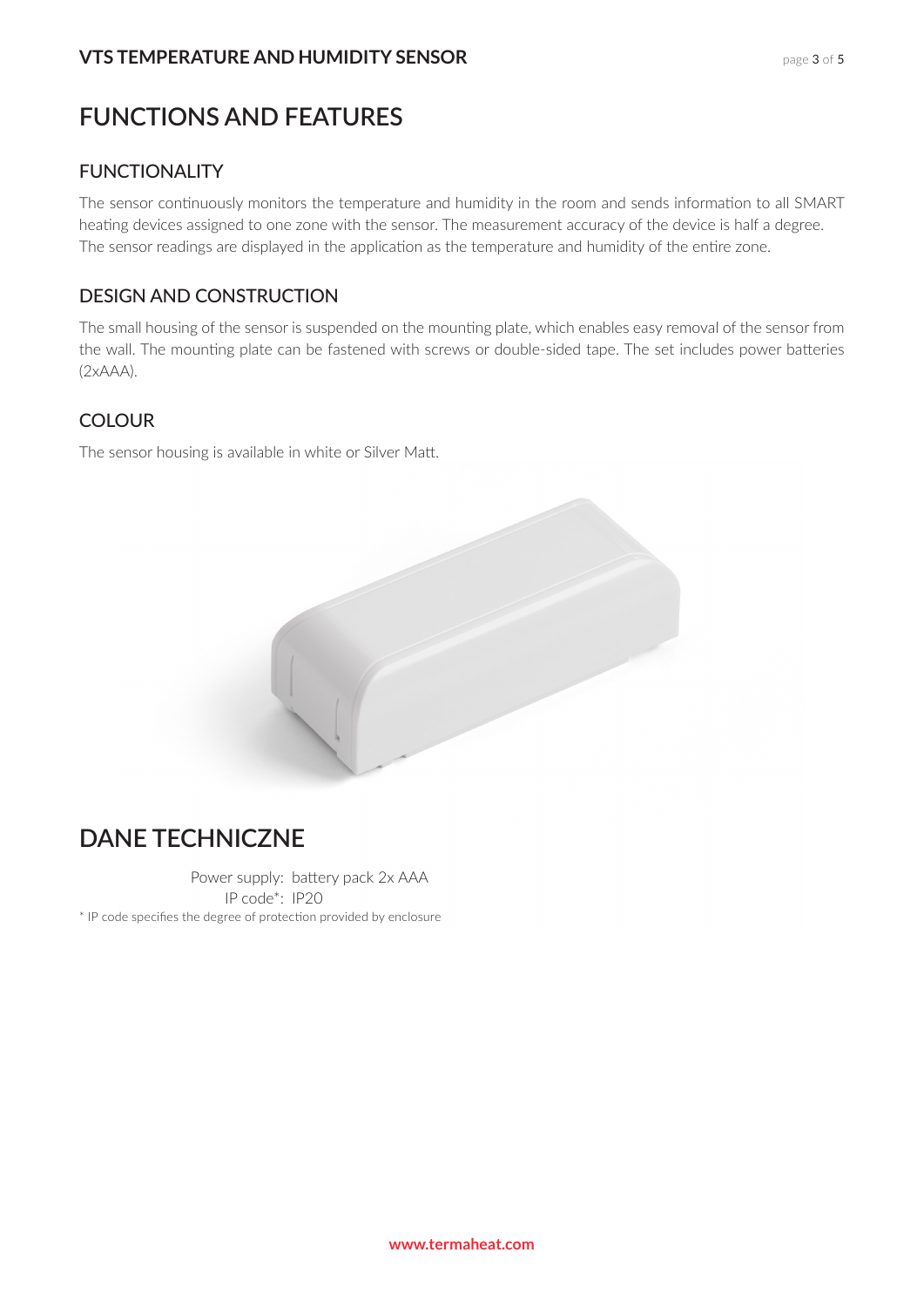## **TECHNICAL DRAWING**





## **SPECIFICATION**

| model | housing colour code | product code | configuration code |
|-------|---------------------|--------------|--------------------|
|       | Biały               | <b>WIVTS</b> | K916               |
|       | Silver Matt         | <b>WIVTS</b> | <b>KSMA</b>        |